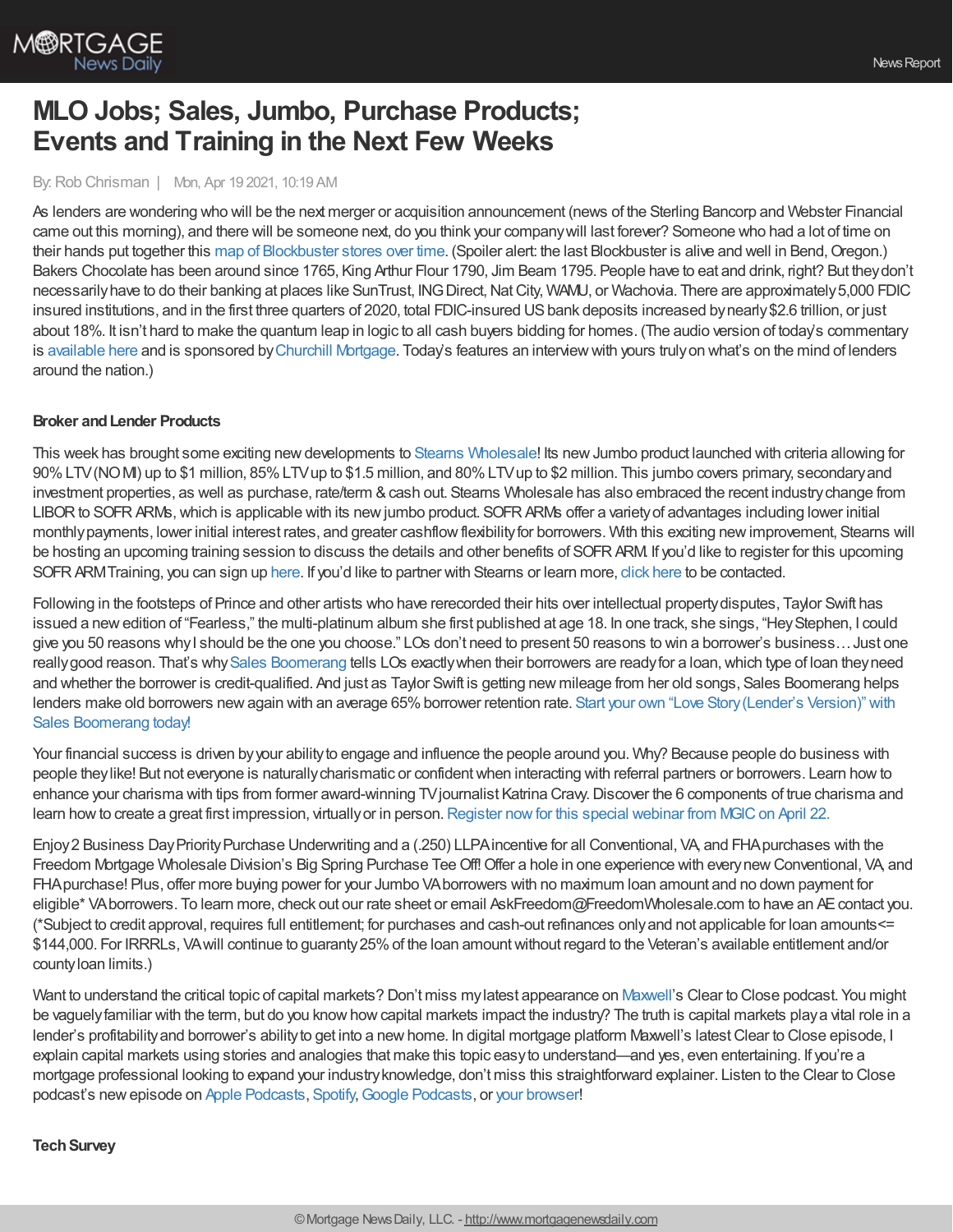Lenders, it's time to take the Systems Survey, the first survey of STRATMOR Group's 2021 Technology Insight® Study. Don't miss your chance to have great insight into the CRM, Point of Sale, Origination, Closing and collaboration tools... All the mortgage technology solutions available in the market today. Lenders who participate in the three-part series of surveys will receive the reports for the surveys they complete for FREE. Complete all three and you'll have the entire 2021 Technology Insight® Study for the investment of your time. Take the first surveynowand rate the systems you're using!

## **Virtual and In-Person Events**

Over 10,000 real estate and mortgage advisors have purchased tickets to attend the Modern Real Estate Summit starting at 8 am Pacific this Wednesday.[Click](https://youtu.be/-HEWU-cGdz8) to watch a 2-minute video hear more about this event and learn howthe top agents are getting buyers to write stronger offers and how they are getting listings in today's inventory shortage marketplace. If you want to attend this event, click to sign up today.

Registration is now open for the second annual virtual Mortgage Industry Pandemic Summit (MPS 2.0) hosted by Attisource® in partnership with Five Star, MBA, HousingWire and IMN. It is now one year later since the first MIP Summit, and the mortgage industry continues to undergo numerous changes, some good and some bad. Now, as vaccinations continue to be rolled out and moratoriums come to a close, this summit will address what this will mean for the industry over the coming year. The second annual full-day virtual event will be held on May6, and feature numerous insightful sessions and panels addressing the impact that the COVID-19 pandemic continues to have on the mortgage and real estate industry.Over 30 industryleaders will discuss what to expect in originations, servicing, government, and the single-family rental market as we move toward both a health and economic recovery. [Register](https://pages.altisource.com/MIPSummit2.0-RobChrisman.html) now!

Readyfor the return of the purchase market? Are you nurturing your referral partner relationships? Tune in for a free webinar from the California Mortgage Technology & Marketing Committee (MTAM) on Thursday, April 22 at 1PMPT. Ahost of experts who will help you learn howto leverage your technologyto trulyenhance your relationships with those partners, and close more loans! Speakers include: Total Expert's Sue Woodard, Brad L'Engle from Guild Mortgage Company, Robert Shumake, SimpleNexus, Michael Guidotti at American Pacific Mortgage, and John Seroka, Seroka Brand Development. Thanks to our sponsors at Insellerate. [Click](https://attendee.gotowebinar.com/register/7601095820635681547) here to RSVP now!

MBA predicts that the average rate on a 30-year fixed loan will be 3.6% by the end of 2021. The unemployment rate is expected to drop to 4.7%from 6.2%(February) bythe end of 2021. The 2021 housing marketwill be stronger than 2020.Demand for homes will be improved bya recovering job market, and mortgage rates that are still lowcompared to previous years. While these are all positive trends, the transition from refi to purchase will be a bumpyone for lenders that aren't prepared. As rates increase, the industryappears to be starting a familiar cycle. The race is on, and borrower retention will be the difference. Join Mchael Fratantoni, Chief Economist and SVP of Research and Industry Technology MBA, Rob Chrisman, Capital Markets Consultant, Chrisman LLC, and Alex Kutsishin, CEO, Sales Boomerang on Tuesday, April 27 at 2PMET as the trio discusses what lenders can do to catch the refi & purchase double wave.

CAMP's April Industry Updates and Educational Webinar include the Weekly Industry Update with Rob [Chrisman](https://register.gotowebinar.com/register/8180560438660702480) on Tuesday, April 20th at 11:00am, Everything You Need To Know About Instagram Reels with Megan [Anderson](https://thecampsite.org/event-4265960) on Thursday, April 22nd at 11:00am, the Weekly Industry Update with Roy DeLoach & Mike Chapman on Tuesday, April 27th at 11:00am, and [Mastermind](https://zoom.us/meeting/register/tJYuc-6qqD8rG9YDSzw7XBM4p9vfW8vVoyFv) Happy Hour on Thursday April 29th at 5:00pm.

Join the MMA for its next Consequential Coffee Conversations [Webinar,](https://themma.memberclicks.net/CCCApril212021#/) Wednesday, April 21st. COVID-19 and the Housing Industry - Where are we at and where are we going?

Plaza Home Mortgage is offering a one-hour learning event is designed to help financial planners and loan professionals to better understand howPlaza's Reverse Mortgage can be used as a vital part of an overall retirement strategy, and not just a loan of last resort. Register for Financial Planner's Guide to Reverse [Mortgages,](https://register.gotowebinar.com/register/7441020121578258956?utm_campaign=Reverse%20Weekly&utm_medium=email&_hsmi=121200054&_hsenc=p2ANqtz-8tyvNJolLKKeb_FJNFJRH4xPepp7bDOZhUaGqvzGjxemp9cuwZCVtuad_gAQ03SLxXZVH63r6nuYuJxwAKzy2QqkPhHneCpW6QwP0IFDHU6oZu5MQ&utm_content=121200054&utm_source=hs_email) Wednesday, April 21st.

Join MAC on Thursday the 22nd at 2PMET for its latest webinar: Understanding MSRs in Today's Volatile Market. With rising rates having such a positive impact on MSR values, liquidity is at a high, with prices not seen since 2018. In this [webinar](https://attendee.gotowebinar.com/register/5634049727135386380?source=RChrismanBlog), you will learn how to navigate the MSR market in this rising rate environment.

Vice Capital [Markets](https://www.vicecapitalmarkets.com/) will be sponsoring the next Mortgage Collaborative's Rundown with Rich and Rob, featuring Chris Bennett.Rich Swerbinsky, the COO of The Mortgage Collaborative, Chris, and I will be discussing current events in the mortgage market for 45 minutes on April 23rd: "The [Rundown](https://mtgcoop.zoom.us/webinar/register/WN_hOUDEqURT9m3mhKCJWRM-A) with Rob and Rich."

Firstline Compliance is hosting a free webinar, QM Patch Dead or Alive on May 4th at 11AMPT featuring Suzanne Garwood, JP Mortgage Chase, Rod Alba, American Bankers Association, and Josh Weinberg.

California MBA Innovators Conference [agenda](https://mortgageinnovators.com/) is now live and is May 4-5.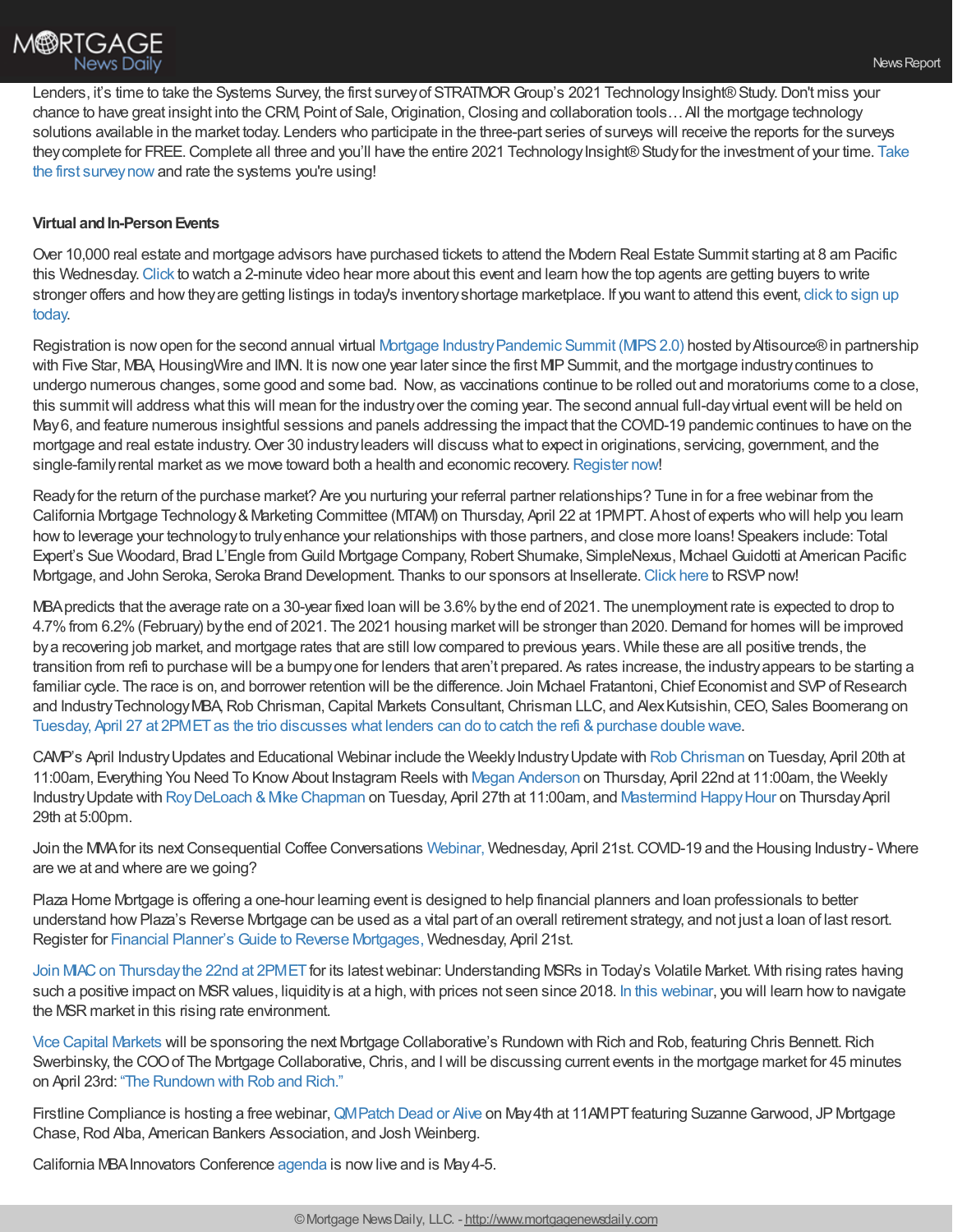

loanDepot Wholesale is hosting a capital markets [conversation](https://loandepot.zoom.us/webinar/register/WN_IMbNABbMRJymYvIogXZBGA?timezone_id=America%252FLos_Angeles) with yours trulyon May6th at 11am PT. Join me and loanDepot Wholesale's Director of Marketing & Training, Carla Meyers, for some lively banter and topical information on the current mortgage market and its impact on the Broker community.

Register for OMBA's Virtual Convention on May 10th and 11th: Bringing Ohioans Home. Mark Your Calendars for OMBA's 2021 Virtual Convention, May10th from 9AM-12PMand May11th from 9AM-12PM. Invited speakers include:HUD's Marcia Fudge, Senator Sherrod Brown, Congressman Steve Stivers, and Congresswoman Joyce Beatty. [Click](https://click.icptrack.com/icp/relay.php?r=36324714&msgid=611783&act=6ZKF&c=1038032&destination=http%253A%252F%252Fwww.ohiomba.org%252Fwp-content%252Fuploads%252F2021%252F02%252F2021-Virtual-Convention-Registration-form.pdf&cf=10226&v=015aa0b073714da54545ab7e3324db9fb7d9785b2750eab71f305cd7c74043bc) [here](https://click.icptrack.com/icp/relay.php?r=36324714&msgid=611783&act=6ZKF&c=1038032&destination=http%253A%252F%252Fwww.ohiomba.org%252Fwp-content%252Fuploads%252F2021%252F02%252F2021-Virtual-Convention-Sponsorship-Registration.pdf&cf=10226&v=ddd6c1dd9b1d2d4c39bf08f32c17291399ac051881f345620c9482706a5eb1a1) for registration or here for sponsorship.

Join the MBA of Greater Philadelphia for a Free Open Industry Webinar sponsored by National MI Tuesday May 4th at 11AMET. In this 90minute session, led byMarianne Collins, participants will deep dive into various schedules and taxcode rules that come into playwhen underwriting the self-employed borrower, so that theycan learn to serve this growing population more effectively.

Join UCLAZiman Center for Real Estate on Wednesday, May 5th for a Spring Fireside Chat "Affordable Housing Development: Career Pathways, Challenges, and Trends". The experts will share their career pathways in affordable housing [development](https://ucla.zoom.us/webinar/register/WN__jA9ILxRTdWxLC7bVY1yEw) and discuss some of the current trends and challenges in the industry.

NALHFA's Building the Future of Affordable Housing Virtual [Conference](https://www.nalhfa.org/page/2021ConfRegistration), May12th -14th.Dr. Tis a keynote speaker: "Unplug the Zoom: Housing Finance Leadership Unleashed, Unmuted, and Unafraid" and will be held on Friday, May 14 at 11AMET.

CAMP's MayIndustryUpdates: the WeeklyIndustryUpdate with Kevin [Peranio](https://register.gotowebinar.com/register/7011124269429014800) on Tuesday, May4th at 11:00am, and the WeeklyIndustry Update with Bill [Lowman](https://register.gotowebinar.com/register/2343164146380463632) on Tuesday, May11th at 11:00am.

May 10-12 brings us the MBA Georgia Annual Conference in Northern Florida, in person!

Join MMLA's May 11th Webinar for a deeper dive into the new requirements to meet General QM/Safe Harbor status and the impact the changes will have on your company's policies and procedures. Register for QM-The Final [Ruling?](https://mmla.net/meet-reg1.php?mi=1681694&id=288)

### **Capital Markets**

There are some weeks that are full of scheduled news, and some that have very little. This is one of the latter, which means that even more focus will be put on the headline pandemic news and on any surprises along the way. Before we get to that, let's quickly revisit last week. The latest economic data from March continues to point towards a rapidlyimproving USeconomyfollowing the deep freeze in Februarythat affected a significant portion of the county.Despite increasing concerns over surging coronavirus cases globallyand in a fewstates, **there is** little expectation that states will once again tighten business restrictions.

Consumers, armed with fresh stimulus, robust savings, and pent-up demand were out in full force in March as retail sales jumped nearly 10 percent following a decline of 2.7 percent in February. Manyeconomists expect robust consumer spending to continue into the second quarter. As consumers increase their spending, manyexpect hiring to follow. Initial jobless claims fell to a pandemic lowof 576,000 for the week ending April 10th, housing starts jumped almost 20 percent as construction was able to restart following February's inclement weather with single familystarts gaining over 15 percent. Mortgage purchase applications declined for the week ending April 9, butwere up 42 percent over the prior twelve months as the 30-yr fixed rate eased to 3.25 percent.

Digging into the bond market for last week, which determines mortgage rates, U.S. Treasury yields pulled back slightly as they continued to seesaw**followingThursday's rallytotheir lowest levels inover a month.** The stronger-than-expected March Housing Starts and Building Permits report noted alreadyhelped the move. (The reportwas carried bya 15.3 percent increase in single-familystarts.) Building permits increased nearly3 percent to 1.77 million units, reflecting a quick snapback from the weather-induced downturn in February, and indicates strong industry conditions from demand for new homes.

Not that it is a market-moving number, but the preliminaryreading for the Universityof Michigan Consumer Sentiment Indexfor April registered belowexpectations, though it did increase from March to post its highest reading in a year due to improving attitudes on current conditions of job gains, rising vaccination rates, lowinterest rates, and fiscal stimulus. Year-ahead inflation expectations of 3.7 percent are the **highest theyhave beeninnearlya decade**, thought over the next five years that figure is expected to be lower at 2.7 percent.

Now, back to this week,which has little on the docket. The usual third week of the month lull does bring some housing-related releases, as well as leading indicators, with the potential largest market movement surrounding the domestic and international Markit PMI flashes for April. No Fed speakers are currently scheduled ahead of next week's FOMC meeting on April 27/28, though the European Central Bank will be outwith its latest decision on Thursdaymorning. Today's calendar (and tomorrow's, as well) is absent of anydata outside of the **NYFed Desk providingthe smallest dailysupport onthe current schedule at \$4.63 billion**across two operations. Since the restart of asset purchases on March 16 last year, the Fed has purchased \$1.9 trillion of MBS. We start the week with Agency MBS prices unchanged from